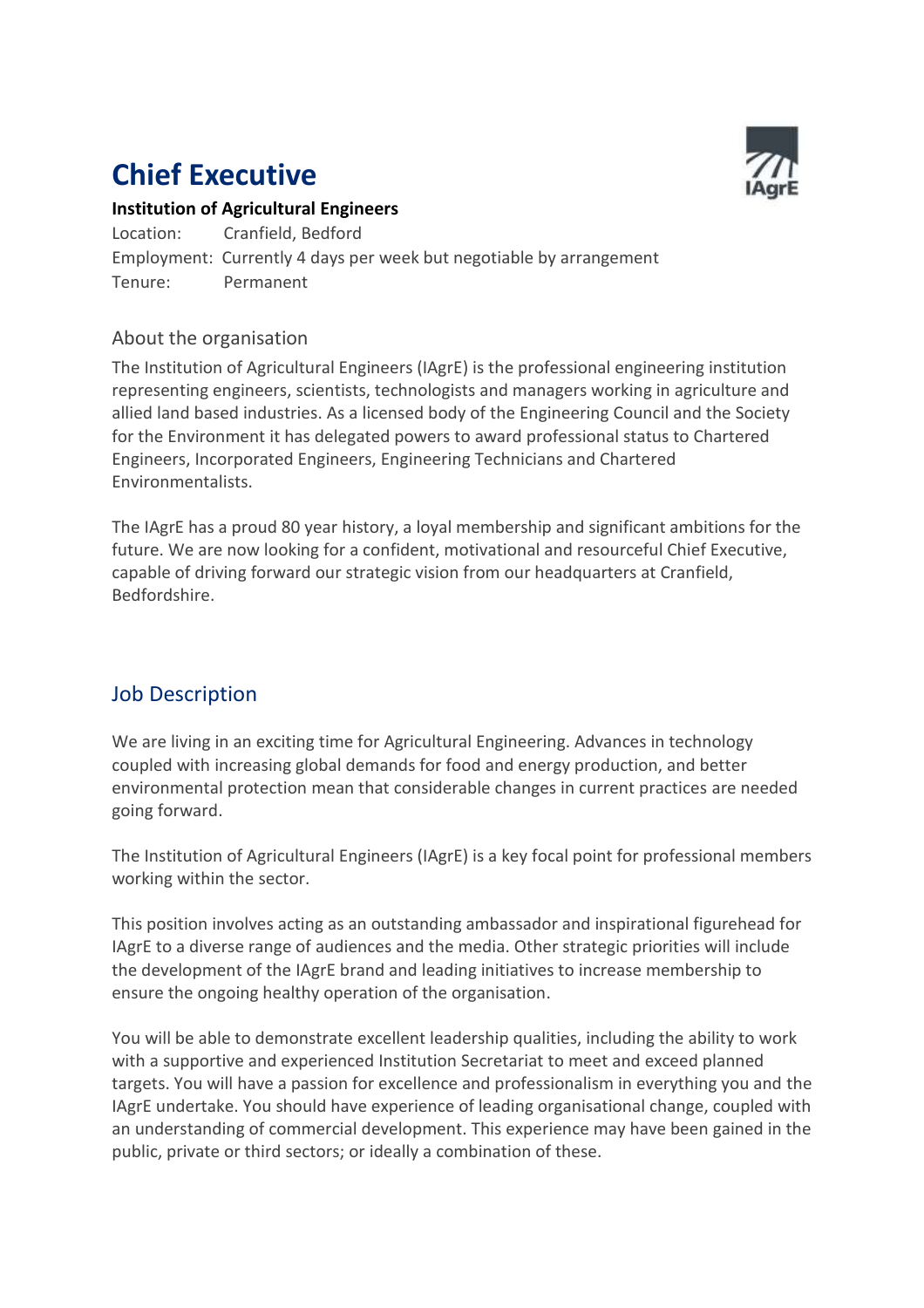You will demonstrate an ability to run a tight, focused organisation, and at the same time aim to develop our staff to rise to future challenges. You will be an inspirational leader for all IAgrE stakeholders, including the Executive Committee of Trustees and the wider membership of the organisation. This calls for a partnership, network and relationship builder. IAgrE is involved, along with the other professional Engineering Institutions in a number of national Engineering projects and it is intended that this spirit of collaboration should continue.

An attractive salary will be available for the successful candidate. The current incumbent is employed on a 4 days per week basis, but full time employment would be considered by the selection panel.

If you would like further information about this position please contact Professor Jane Rickson, President of the IAgrE (rianerickson@gmail.com) for a candidate information pack.

**Posted on: 1st February 2019 Closing date for applications: 8 th March 2019 Interviews: 28th March 2019**

**Appointment to commence: 1st September 2019 or by arrangement**

**The client requests no contact from agencies or media sales.**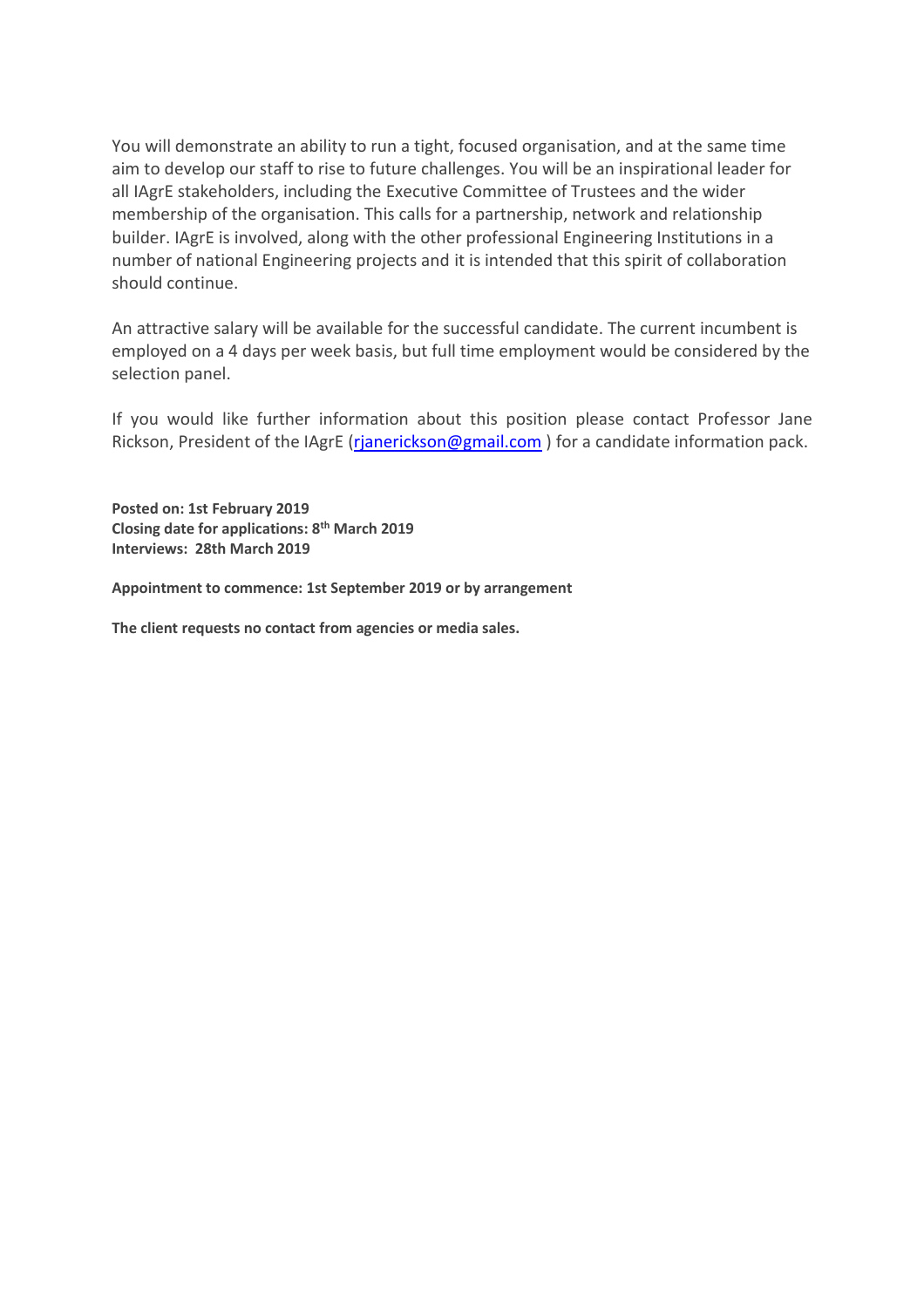## **Institution of Agricultural Engineers (IAgrE) Chief Executive Officer**



## **Candidate Information Pack**

#### **CONTENTS**

#### Welcome from the President

- 1. Job Description
- 2. Person Description
- 3. Scope
- 4. IAgrE Organisational Chart
- 5. How to Apply
- 6. Recruitment Timetable

Professional engineering for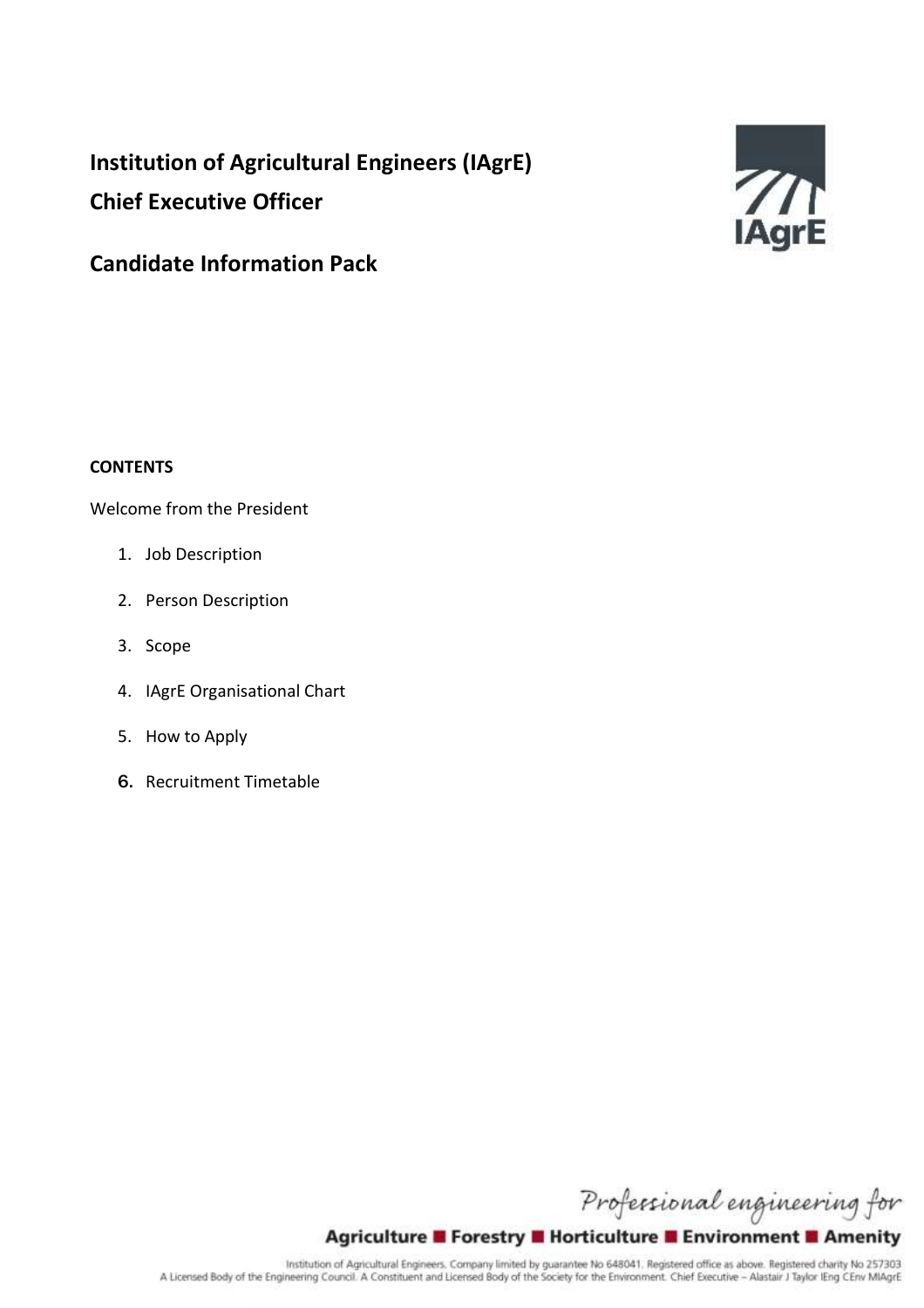

Institution of **Agricultural Engineers** 

The Bullock Building (Bldg 53) University Way, Cranfield Bedford MK43 0GH

> T+44 (0) 1234 750 876 secretary@iagre.org

Dear Applicant

Thank you for your interest in the role of Chief Executive at the Institution of Agricultural Engineers (IAgrE).

We are living in a most exciting and challenging time for land based engineering and IAgrE sees these challenges as opportunities for future development and growth. The IAgrE is looking to appoint a new Chief Executive Officer to take over from the current incumbent, Alastair Taylor, who is to retire after 6 years in the post.

IAgrE [\(https://iagre.org/\)](https://iagre.org/) is the professional body of choice for engineers, scientists, technologists and managers in agricultural and allied landbased industries including forestry, food engineering, soil and water engineering, renewable energy, horticulture and the environment.

Founded in 1938, IAgrE has over 2,500 members including full members, students and professionals in a number of UK regional branches as well as those overseas.

As both a licensed body of the Engineering Council and a founding constituent body of the Society for the Environment, IAgrE is able to award the professional qualifications of Chartered Engineer, Chartered Environmentalist, Incorporated Engineer and Engineering Technician.

The post of Chief Executive is fundamental to the IAgrE Council developing and delivering its agenda over the coming years. We are seeking an individual who shares our passion to promote professionalism, grow membership, improve our offering to members, develop the Institution's public profile and influence, and motivate and support our staff.

Potential candidates will possess excellent communication and interpersonal skills, be commercially astute, have a record of delivery in terms of developing services and growing organisations. A knowledge and background in the engineering sector is desirable.

A competitive salary and contributory pension are offered. The role has been part time but other arrangements will be considered to enable new challenges to be met on an appropriate timescale.

If you believe that you have the passion, drive and commitment to lead IAgrE into the future we would very much welcome an application from you. Further information is attached in the pack.

Professor R Jane Rickson President, Institution of Agricultural Engineers

Professional engineering for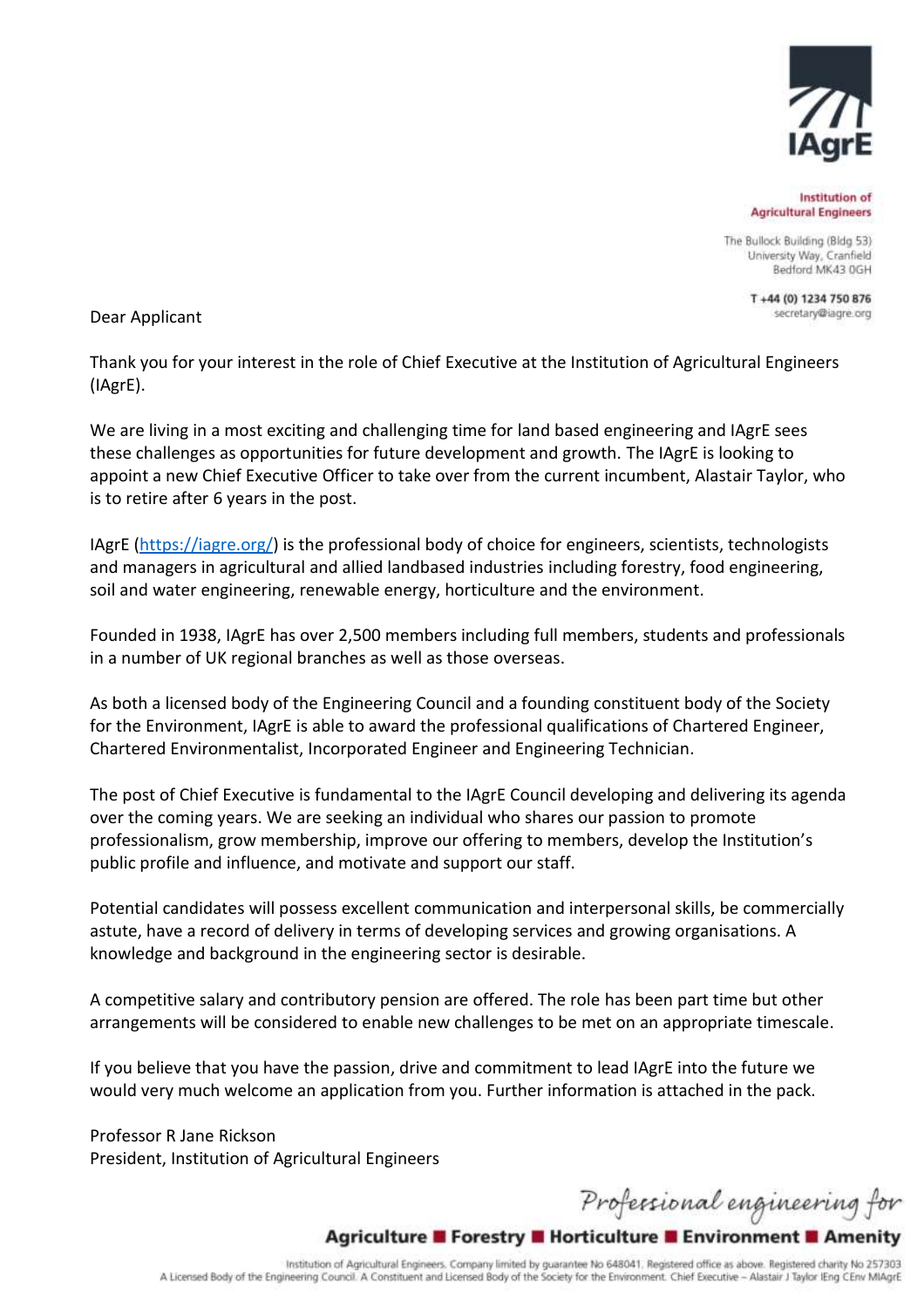#### **1. JOB DESCRIPTION**

#### **1.1. The IAgrE Chief Executive role**

The CEO reports to the Executive Committee, who set IAgrE strategy and policy. The Executive Committee believes that the purpose of the Institution is to enhance members' professional standing, professional knowledge and professional networks and therefore members have to be at the heart of all IAgrE activities. The CEO is responsible for the fulfilment of this strategy.

The Executive Committee has identified the following as being crucial to the Institution's development over the next 5 years. These are expected to be the focus of the CEO's role:

- Growth in membership;
- Maintaining our income;
- Maintaining the professional standards of our members;
- Development of the benefits and services the Institution offers to the membership to ensure that we:
	- Increase our relevance in a rapidly-changing world
	- **•** Embrace modern communication technology
	- Broaden the diversity of our membership
	- Retain our traditional approach for existing members

Members of the Executive Panel act as Company Directors (Companies Act) and Charity Trustees (Charities Act). The CEO has the role of Company Secretary.

#### **1.2. Main CEO responsibilities**

#### **Execution of IAgrE strategy**

- Overall responsibility for developing and carrying out the policies set by the governing bodies of IAgrE
- Building and leading a team to deliver the strategy
- Overall financial responsibility for the IAgrE
- Horizon scanning to explore emerging initiatives that will benefit the Institution and it members

#### **Operation of the IAgrE Secretariat:**

- Development and management of IAgrE staff team
- Maintaining and updating the IAgrE website
- Managing effective and efficient office operations

#### **Membership and Registration functions**

- Overall responsibility for maintaining licences with the Engineering Council (EngC) and Society for the Environment (SocEnv)
- Development of membership services and benefits
- Supporting local branches and special interest groups
- Nurturing student recruitment and improving retention from colleges and universities

#### **Publications and Events**

- Liaising with the Editorial team of Biosystems Engineering to maintain research excellence and increase subscriptions to the journal
- Working with the Landwards editorial team to ensure quality and relevance to all our members
- Agreeing and promoting the theme of the Annual Conference

Professional engineering for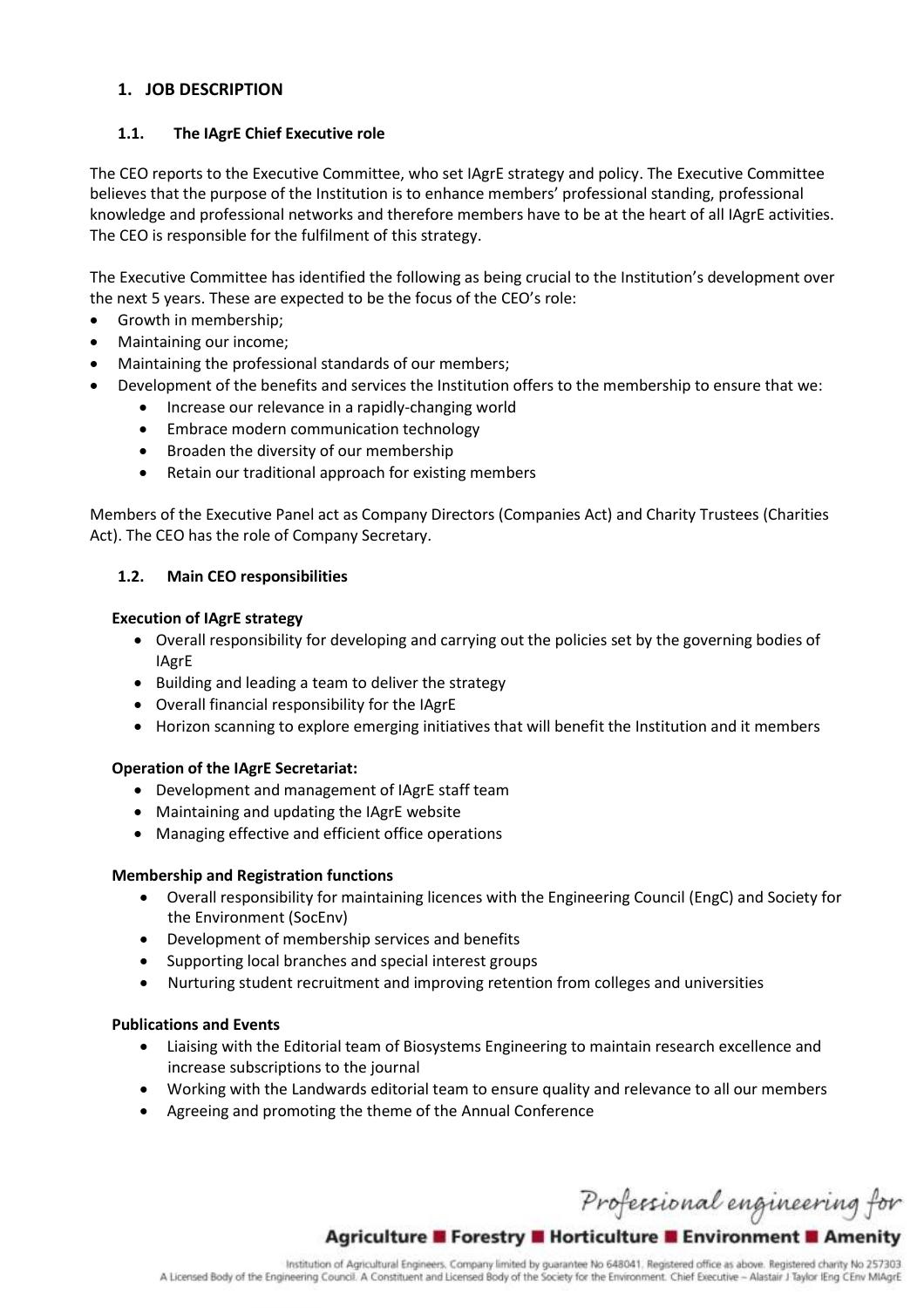#### **Liaison with and representing IAgrE in other organisations**

- professional and trade organisations
- colleges, universities and other education providers
- manufacturers and machinery dealers
- government departments and agencies
- Research funders and research providers
- NGOs

#### **Promotion of IAgrE to its current and future members, and external organisations**

#### **2. PERSON DESCRIPTION**

In order to fulfil this senior role within the IAgrE, it is necessary that the successful candidate possesses:

- Outstanding leadership, communication and management skills to be able to interact, manage and influence at all levels within and externally on behalf of the Institution
- A strong technical and administrative background in an engineering or scientific discipline
- Understanding and enthusiasm for the benefits of professional registration of the type offered by the Institution
- A clear vision of how current membership can be retained, and new members recruited to ensure ongoing operation and recognition of the IAgrE as the principal professional body for those involved in engineering and technology within the land based sector.
- A willingness to fulfil the role in a hands-on manner and good team-working and team leadership skills. Institutions of our type function with a relatively small secretariat and a number of willing volunteer members.

 $\mathbf{c}$ 

### **3. SCOPE**

To directly manage:

- Membership Secretary
- Events and Member Support Secretary
- Finance Officer and Projects Officer
- Press and Communications Officer
- Webmaster
- IT Support function

To be accountable for finances:

|                         | $\mathbf{r}$ |
|-------------------------|--------------|
| Incoming resources 2018 | 380          |
| Outgoing resources 2018 | 377          |
| Reserves                | 704          |

### **4. ORGANISATIONAL CHART (SEE BELOW)**

Professional engineering for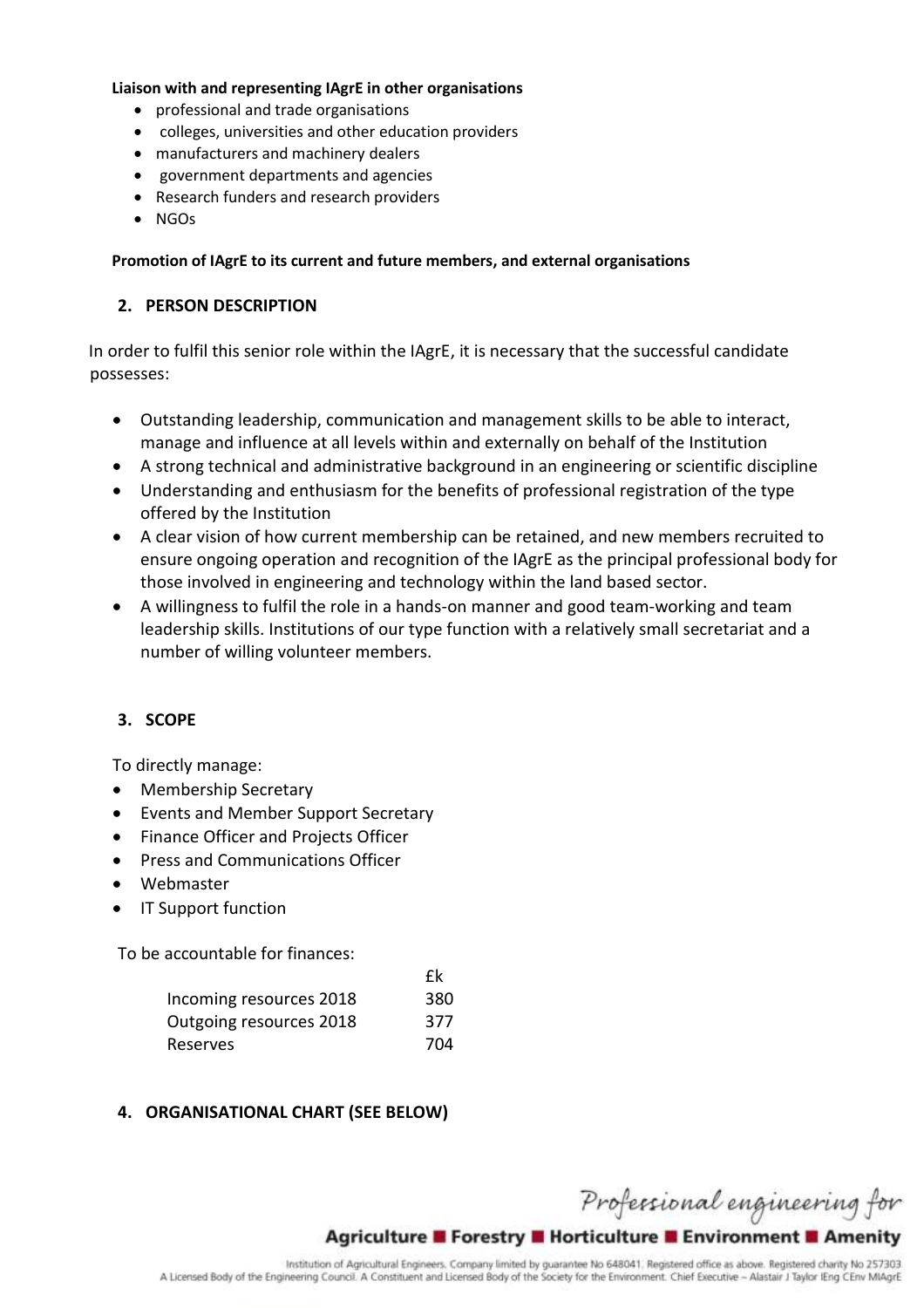#### **Internal Services Outsourced Services Chief Executive Officer & Company Secretary** Execution of IAgrE strategy Operation of the IAgrE Secretariat Membership and Registration functions • Publications and Events Liaison with and representing IAgrE in other organisations • Promotion of IAgrE to its current and future members, and external organisations **Membership Secretary**  Applications & **Transfers** • Membership Grades • Registration • EngC/SocEnv Accreditation Approvals • Membership Committee. • Parloursafe Admin **Events and Membership Support**  Conferences/events • Branch activities • Support for CEO Assistant Company Secretary • Council/Exec Mins CPD Monitoring Website updates • Landwards Mailings **Finance Officer and Project Support** • Booking keeping • Invoicing • Membership Renewals • Banking • Database records **Biosystems Engineering PR/Marketing/Communications Landwards Members Journal IT Services Website and Members' Database Accountancy/Audit/Payroll Investments KEY Oversight** Responsibility (Blue) **Operational** (Red)  $\bullet$  IAgrE Membership • Executive Council  $\bullet$  IAgrE **Committees** External bodies relevant to IAgrE interests e.g. EngC, SocEnv RAEng BEIS, DEFRA

#### **Institution of Agricultural Engineers (IAgrE) Organisational Structure – January 2019**